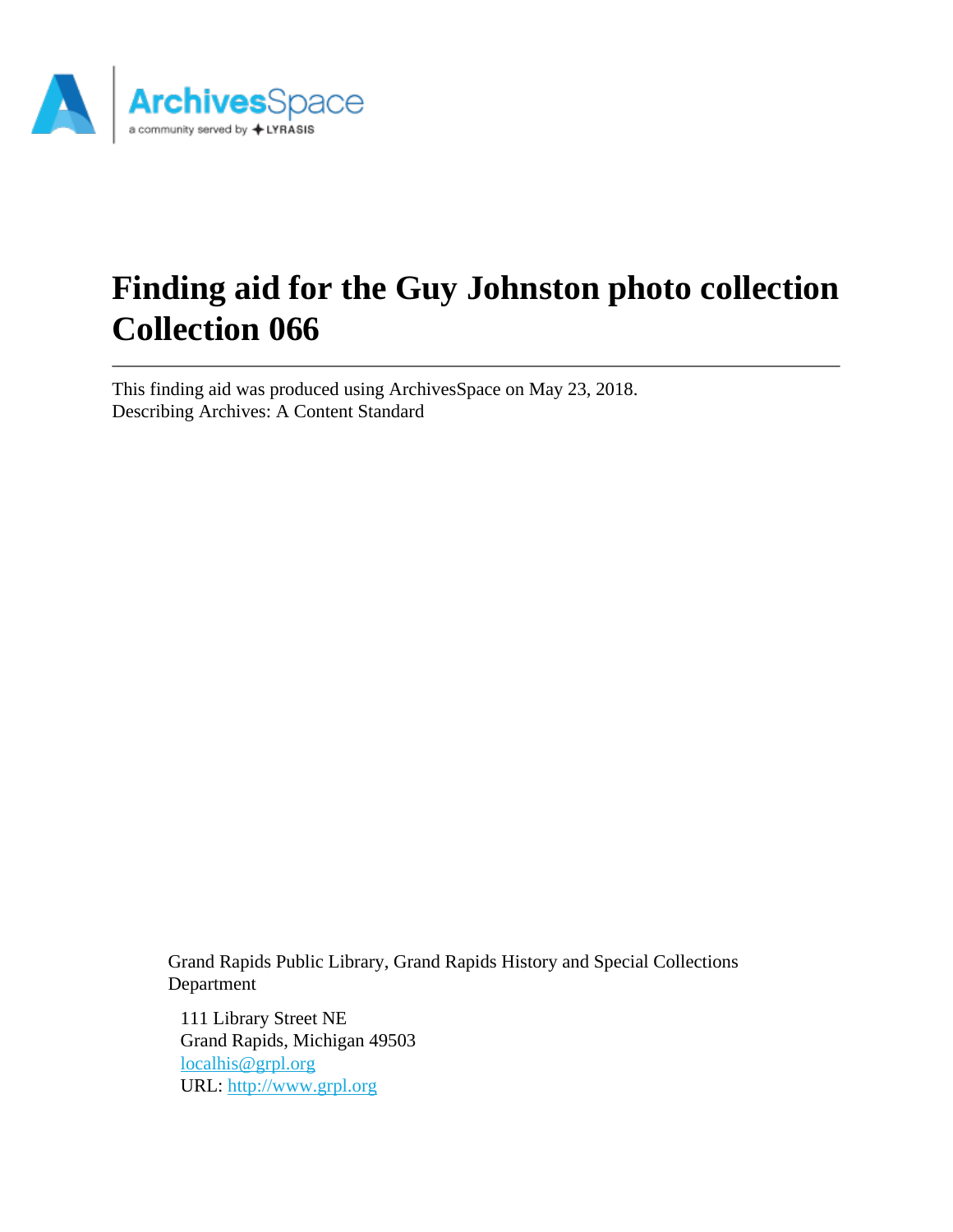# <span id="page-1-0"></span>**Table of Contents**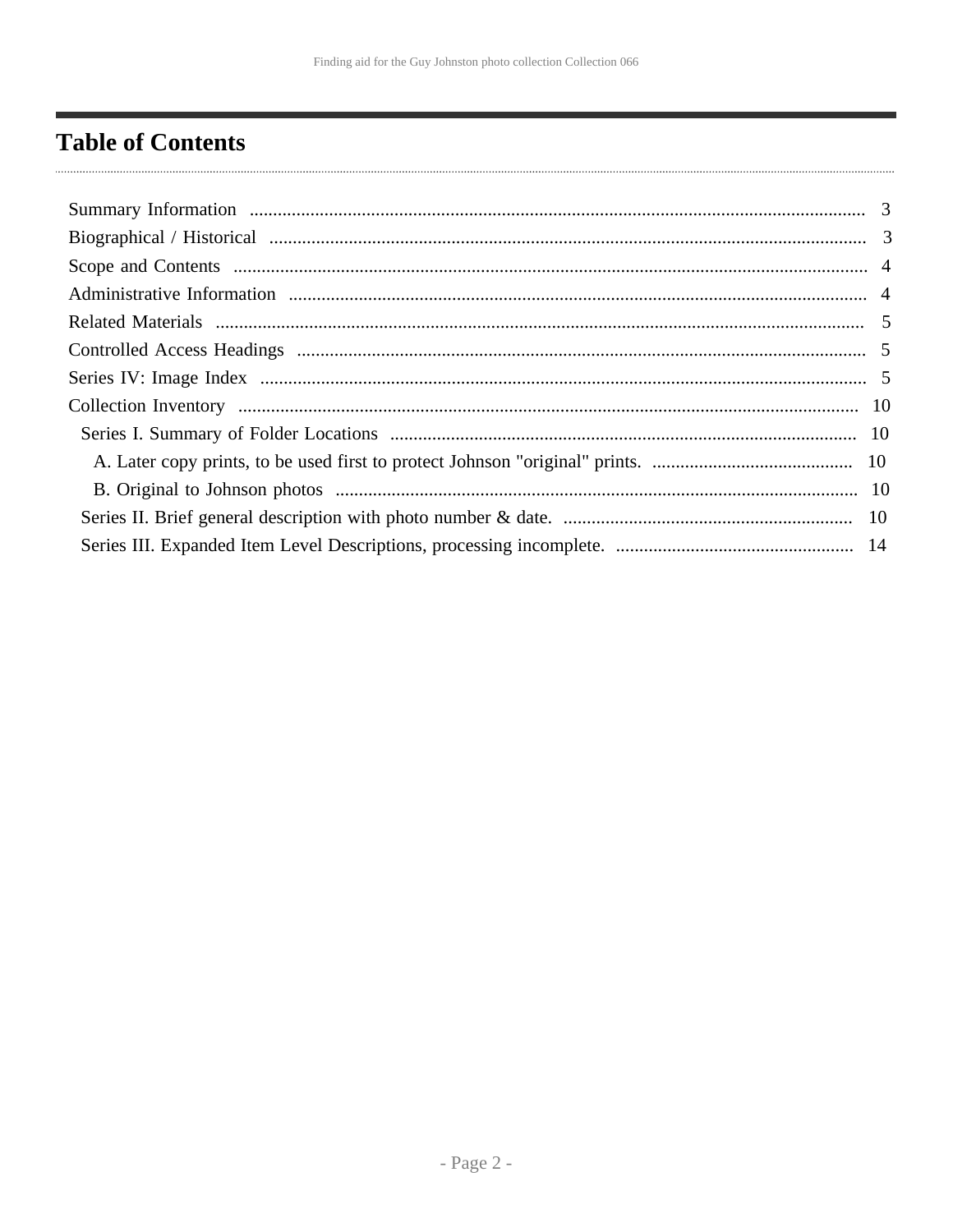## <span id="page-2-0"></span>**Summary Information**

| <b>Repository:</b>                  | Grand Rapids Public Library, Grand Rapids History and Special<br><b>Collections Department</b>                                                                                                                                                                                                                                                                                                                                                                                                                                                                                                                                                                                                                                                                                                                                                       |
|-------------------------------------|------------------------------------------------------------------------------------------------------------------------------------------------------------------------------------------------------------------------------------------------------------------------------------------------------------------------------------------------------------------------------------------------------------------------------------------------------------------------------------------------------------------------------------------------------------------------------------------------------------------------------------------------------------------------------------------------------------------------------------------------------------------------------------------------------------------------------------------------------|
| <b>Title:</b>                       | Guy Johnston photo collection                                                                                                                                                                                                                                                                                                                                                                                                                                                                                                                                                                                                                                                                                                                                                                                                                        |
| ID:                                 | Collection 066                                                                                                                                                                                                                                                                                                                                                                                                                                                                                                                                                                                                                                                                                                                                                                                                                                       |
| Date [inclusive]:                   | 1855-1904, 1926                                                                                                                                                                                                                                                                                                                                                                                                                                                                                                                                                                                                                                                                                                                                                                                                                                      |
| <b>Physical Description:</b>        | 0.63 Linear Feet Three boxes                                                                                                                                                                                                                                                                                                                                                                                                                                                                                                                                                                                                                                                                                                                                                                                                                         |
| Language of the<br><b>Material:</b> | English                                                                                                                                                                                                                                                                                                                                                                                                                                                                                                                                                                                                                                                                                                                                                                                                                                              |
| Abstract:                           | This collection consists of 106 photographs made by Guy Johnston<br>(1875-1947), a lifelong resident of Grand Rapids (Mich.). Johnston<br>was an amateur photographer. Most or all of this work is believed to be<br>copies of photographs or drawings originally created by others, though<br>no documentation exists in many cases to verify the original source<br>or photographer. The images depict Grand Rapids from the 1850s<br>through the 1890s, as well as the flood of 1904 and a few photographs<br>from 1926. Included are images of houses, churches and businesses.<br>The collection is strong in panoramic views of the city in a number of<br>directions from several locations. Included are photographs of original<br>sketches by Miss Mary Cumings, circa 1850s, which provide some of<br>the earliest views of Grand Rapids. |

**^** [Return to Table of Contents](#page-1-0)

### <span id="page-2-1"></span>**Biographical / Historical**

Guy Johnston was a life-long resident of Grand Rapids (b. 12/31/1875 - d. 11/26/1947). Johnston graduated from Central High School and spent most of his working life (1884-1934) helping his family manage the Eagle Hotel on Market Street. He appears to have been an amateur photographer, acquainted which such other Grand Rapids photographers as James Hooper and George Fitch.

**^** [Return to Table of Contents](#page-1-0)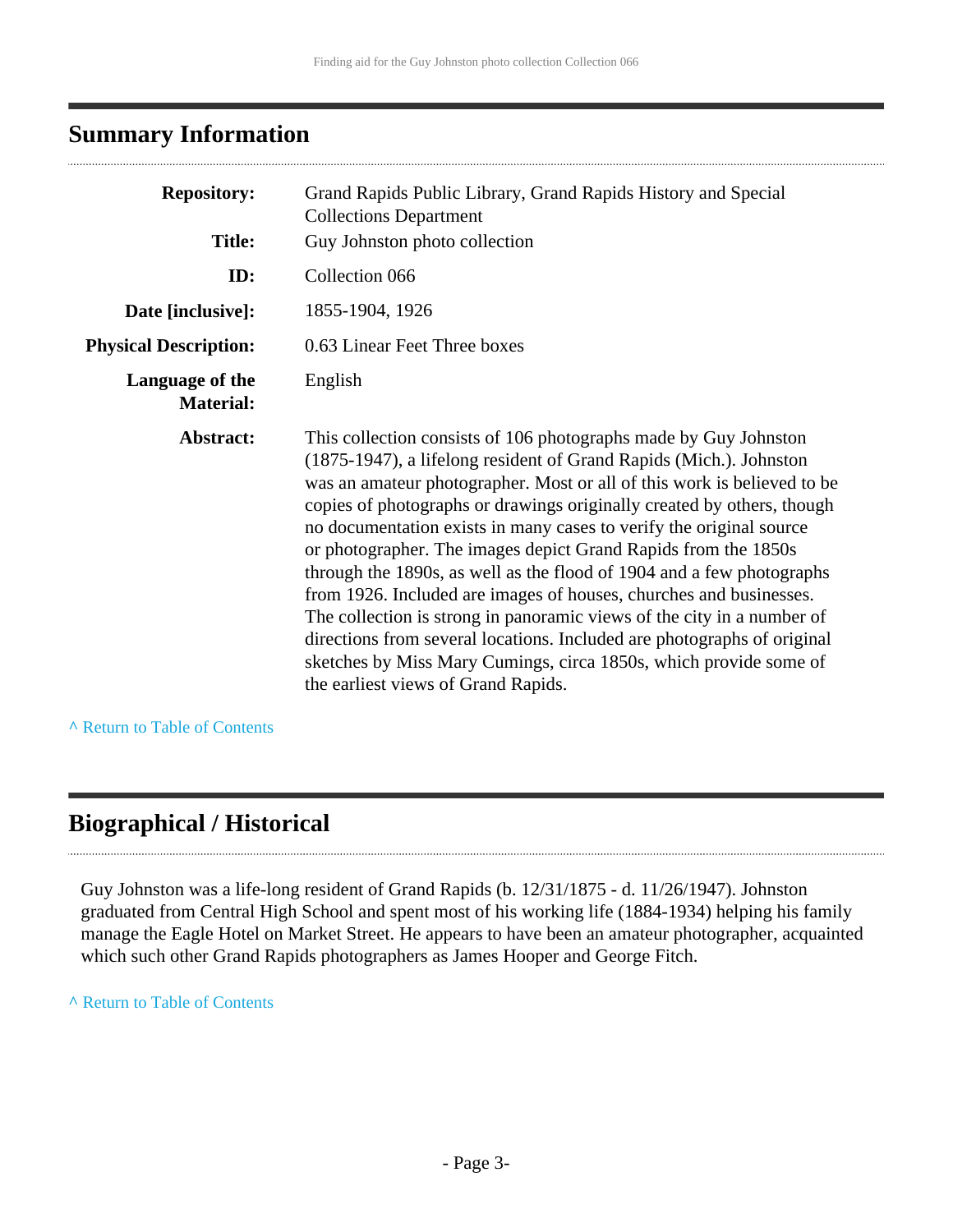### <span id="page-3-0"></span>**Scope and Contents**

This collection consists of 106 images which, from the numbering given on the items themselves, appear to be only a small portion of some 600+ items that may have been originally created. If this presumption is correct, and these numbers are from Johnston, then perhaps the Library or an unknown donor only selected certain items of Johnston's total works. The existence of other sets of Johnston photos is unknown.

However, another explanation is that the photo numbers were assigned by the Library and for some reason the numbering sequence was interrupted after #95, with only irregular numbers available from 575-645.

The photo numbers listed in the box/folder summary are those items that existed at the time of the 1988 processing. If the other items for the missing numbers actually ever existed at the Library in the past, they seem to have disappeared over the years.

Duplications of the images in the first two folders were made at some point in the past, and patrons are encouraged to use those duplicates first, to protect the earlier photos.

The images of Grand Rapids that are depicted in the collection can be divided into the following time periods: pre-1860s, 1880s, 1890s, 1904 and circa 1926, with reference to earlier views.

Some of the most widely duplicated views of the 1904 flood are in this collection. The photos also provide a series of panoramic views of the city from several vantage points. It appears that many of the other photo collections, such as Hooper, Fitch, and Anderson copied some of their historic Grand Rapids views from Johnston, or from the same source as Johnston. However, some of the more distinct early views of the city are in the Johnston collection, suggesting that Johnson's images may be a generation or more closer to the original and/or that the quality of his photography was superior.

**^** [Return to Table of Contents](#page-1-0)

### <span id="page-3-1"></span>**Administrative Information**

#### **Publication Statement**

Grand Rapids Public Library, Grand Rapids History and Special Collections Department

111 Library Street NE Grand Rapids, Michigan 49503 [localhis@grpl.org](mailto:localhis@grpl.org) URL:<http://www.grpl.org>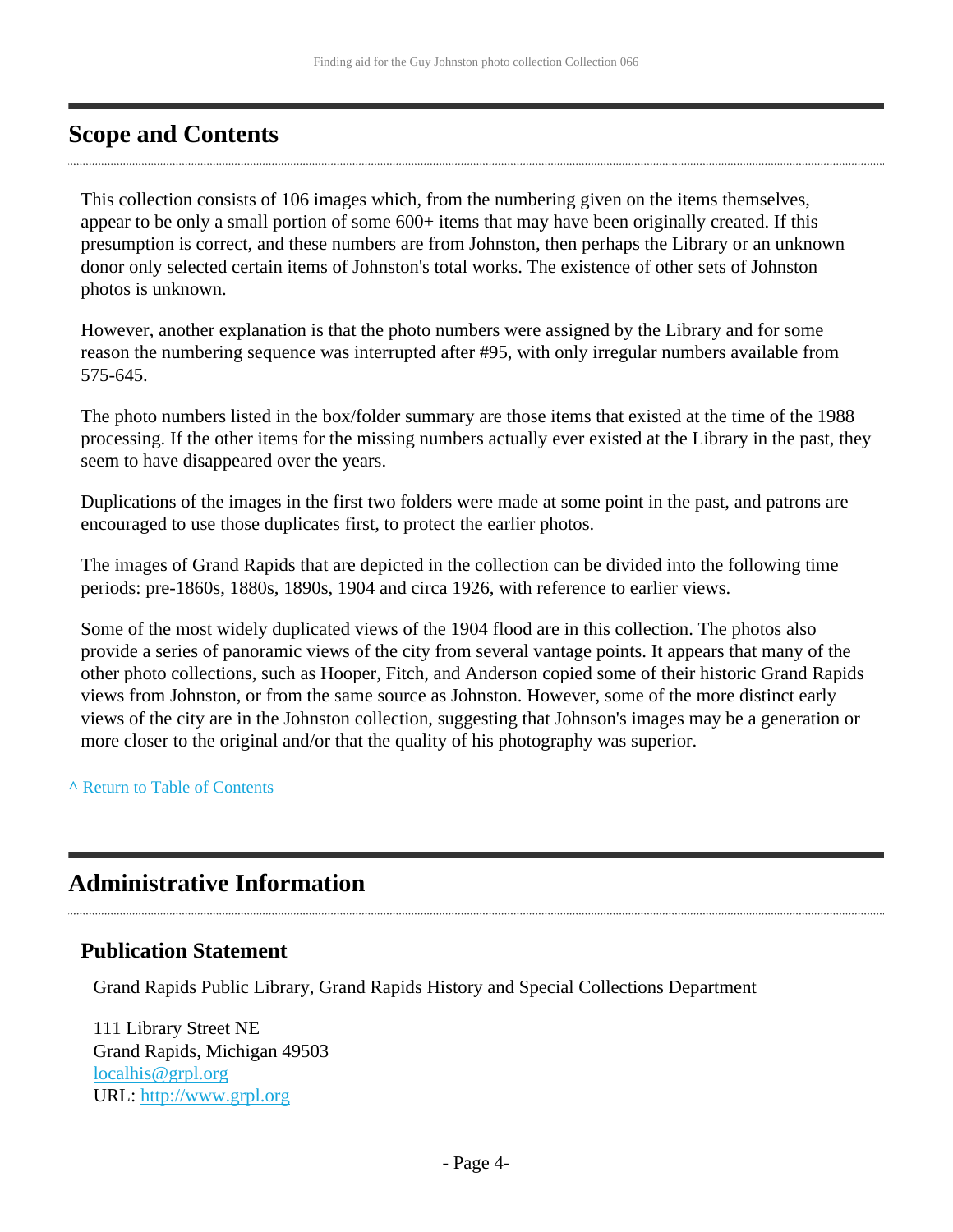### **Immediate Source of Acquisition**

Unknown, accession number 00.000

#### **^** [Return to Table of Contents](#page-1-0)

### <span id="page-4-0"></span>**Related Materials**

### **Related Materials**

Images in the Hooper, Fitch and Anderson photo collections, as well as other GRPL archival collections, such as Collection 54, the GRPL Photo Collection, may be copied from or duplicating Johnston.

Johnston, in turn, appears to have copied images from sources unidentified. The quality and amount of additional information about the image can vary from one of these collections to the next.

The Johnson Photo Collection is known to have some of the earliest images of Grand Rapids, but they may not be the original photographic form in which the image was first captured.

**^** [Return to Table of Contents](#page-1-0)

### <span id="page-4-1"></span>**Controlled Access Headings**

- Grand Rapids (Mich.) -- History -- Photographs
- Johnston, Guy

### <span id="page-4-2"></span>**Series IV: Image Index**

Ball House: 067

Blacks: 047, 053

Bridge Street Covered Bridge: 050

Bridge Street View: 004, 090, 582, 583, 589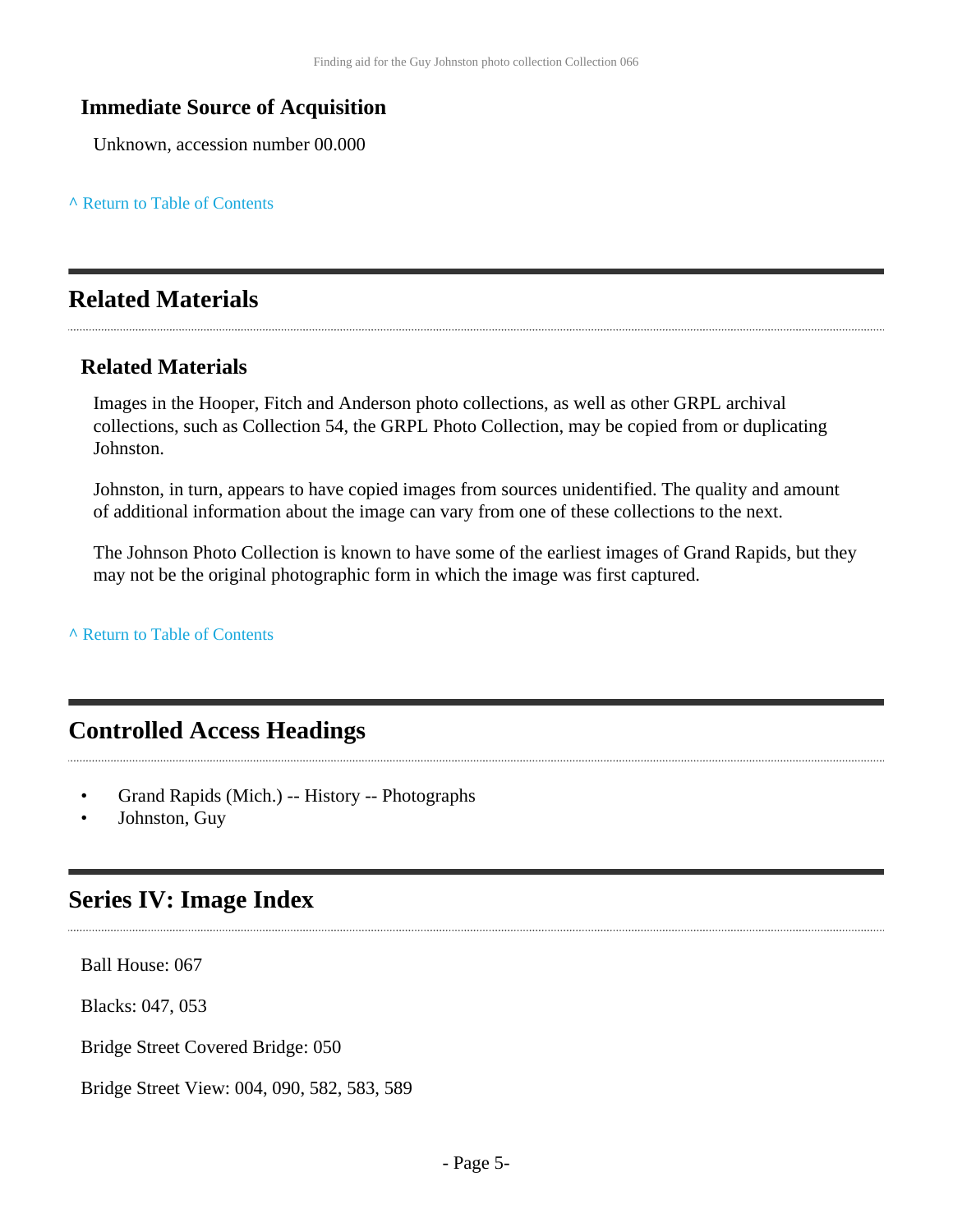- Bridges: 011, 050, 057, 622
- Broadway Street View: 584, 619, 634, 645
- Calkins Law Office: 033
- Campau Square View: 079, 080, 081, 082, 085, 086, 091
- Catholic Church: 021, 025
- Central High School: 037, 038
- Chair Factory: 036
- Churches: 013, 014, 015, 016, 024, 025, 027, 028, 093
- City Gas Lighting Plant: 078
- City Hall: 072, 074
- City Light Tower: 086
- Comstock's Factory: 012
- Comstock's Row: 011, 047, 053
- Congregational Church: 021, 025
- Crescent Park: 075, 076
- Curved Dam: 012
- Dam: 012, 052
- "Daniel Ball" 061
- Derby Hotel: 594
- Division Avenue School: 040
- Eagle Hotel: 032, 063
- Factories: 036, 041
- Fire. 1873: 007
- Flood. 1904: 575, 592
- Flood. 1904. 4th Street: 613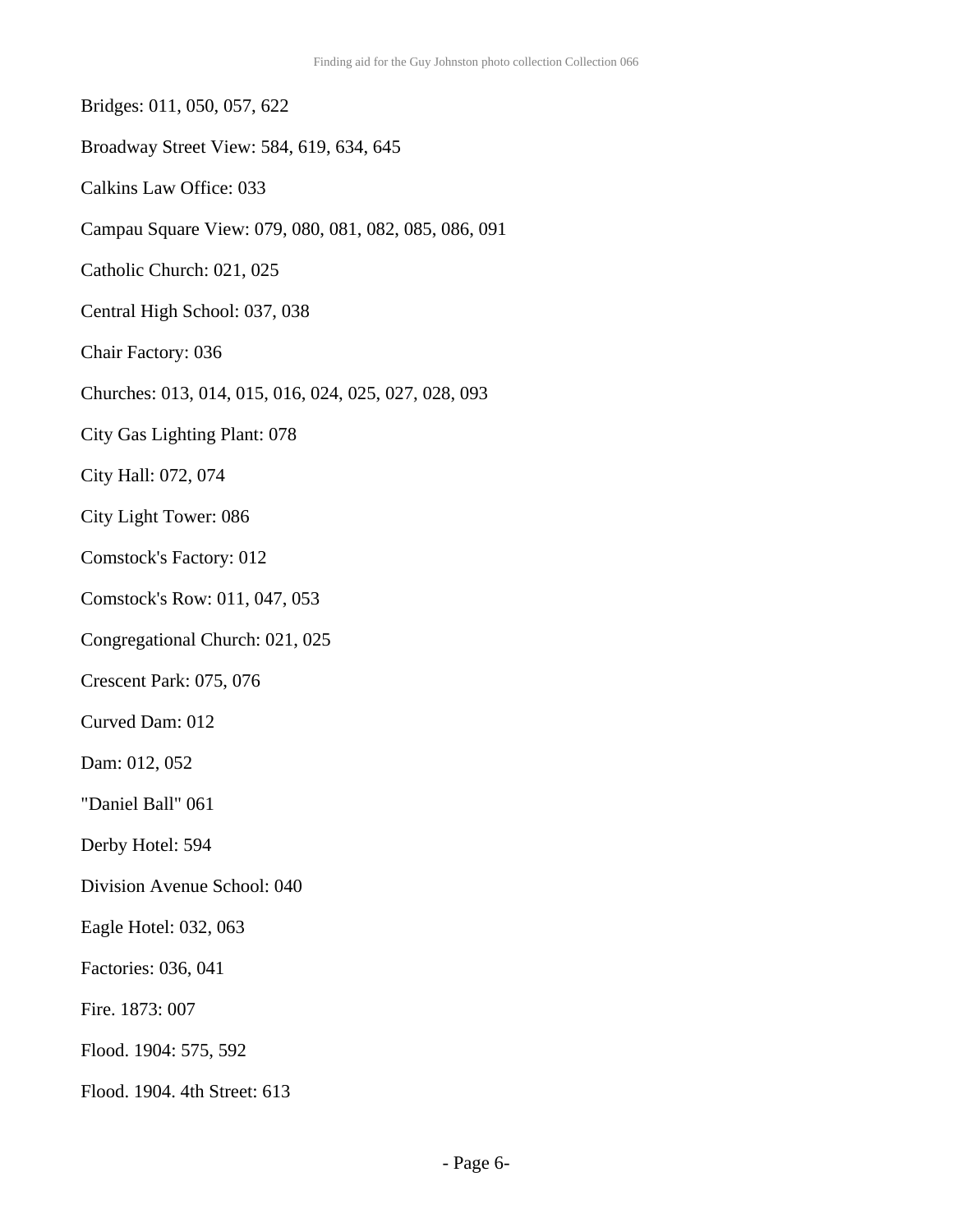- Flood. 1904. Bridge Street: 582, 583, 589
- Flood. 1904. Bridge Street Bridge: 591
- Flood. 1904. Broadway Street: 584, 619, 634, 645
- Flood. 1904. Front Street: 586
- Flood. 1904. Fulton Street: 594
- Flood. 1904. Gas Plant: 590
- Flood. 1904. Leonard Street: 622
- Flood. 1904. Turner Street: 577, 578, 612, 632
- Fountain Street Baptist Church: 014, 015, 028
- Fourth Street View: 613
- Front Street View: 586
- Fulton Street Park: 015, 021, 594
- Grand Rapids Views: 001, 002, 006-009, 011-017, 019-021, 024, 074-076, 078
- Grand Rapids Water Pumping Station: 031, 047, 056
- Grand River Views: 003, 059
- Grand River Views. Dam: 052
- Grand River Views. Islands: 014
- Grand River Views. Log Jam: 060
- Grand River Views. Logging: 011, 012, 047-057
- Haldane House: 069
- Hotels: 063, 092, 594
- Houses: 034, 035, 067, 068, 070, 094
- Ionia Street School: 011
- Island #2: 078
- Kent County Building: 063, 073, 074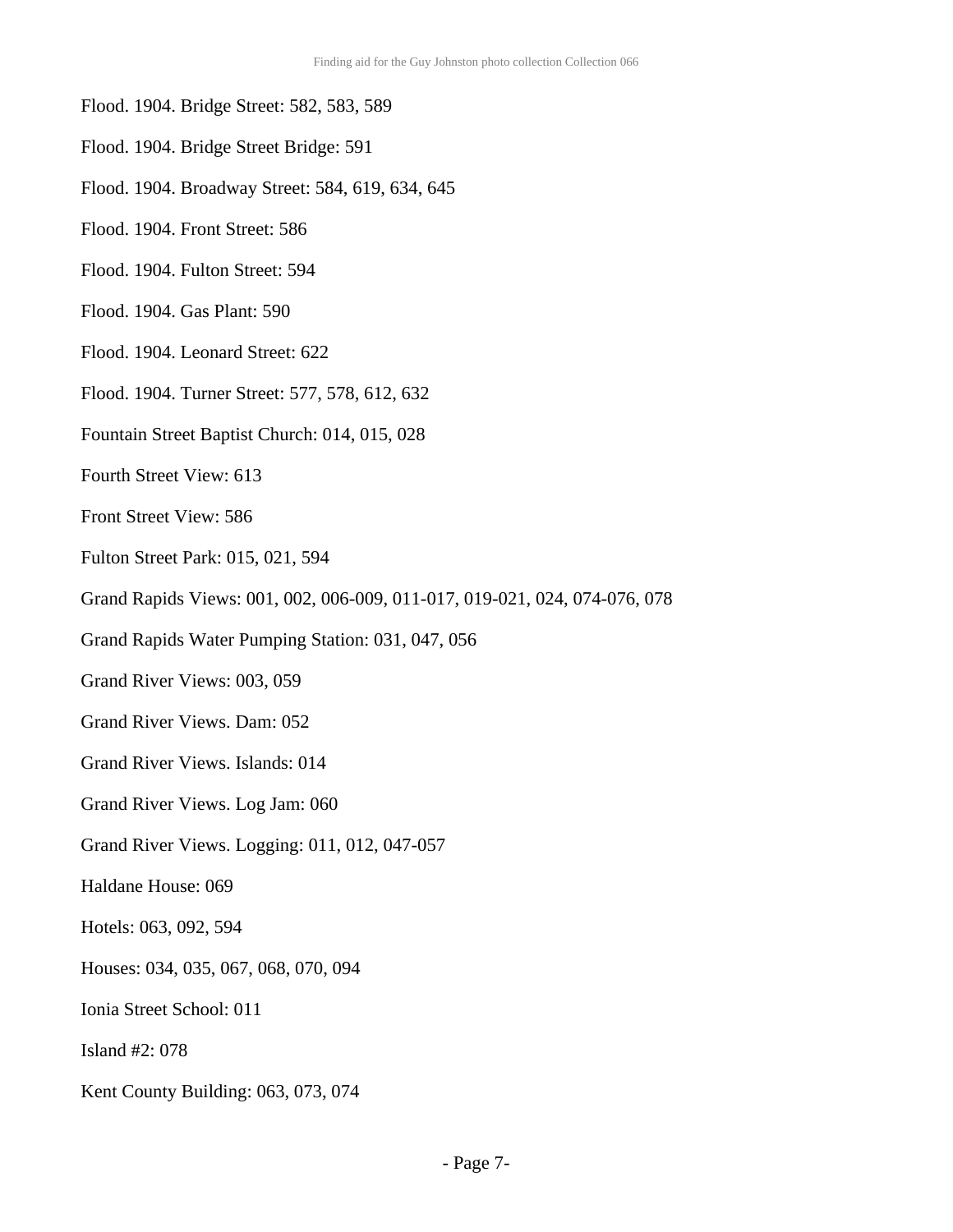#### Kiln: 012

- "L. Jenison": 061
- Leavitt House: 018
- Leonard Street Covered Bridge: 011, 622
- Leonard Street View: 622
- Lime Kiln: 012
- Lumber Mills: 054
- Lyon Street View: 017
- Lyon Street View: 063
- Market Street View: 063
- Methodist Church: 014, 027
- Miller's Landing. Reeds Lake: 043;044;045
- Monroe Center View: 083, 089
- O wash ta nong Club: 068
- Section IV. Image Index
- Parade of "Horribles": 065
- Park Congregational Church: 015, 016
- Pearl Street View: 013, 064, 067, 087, 092, 093
- Pierce House: 035
- Platt House: 094
- Railroad Bridge: 057
- Railroad Station: 009, 015, 022
- Ransom Street View: 020
- Rathbun House: 063
- Reeds Lake: 058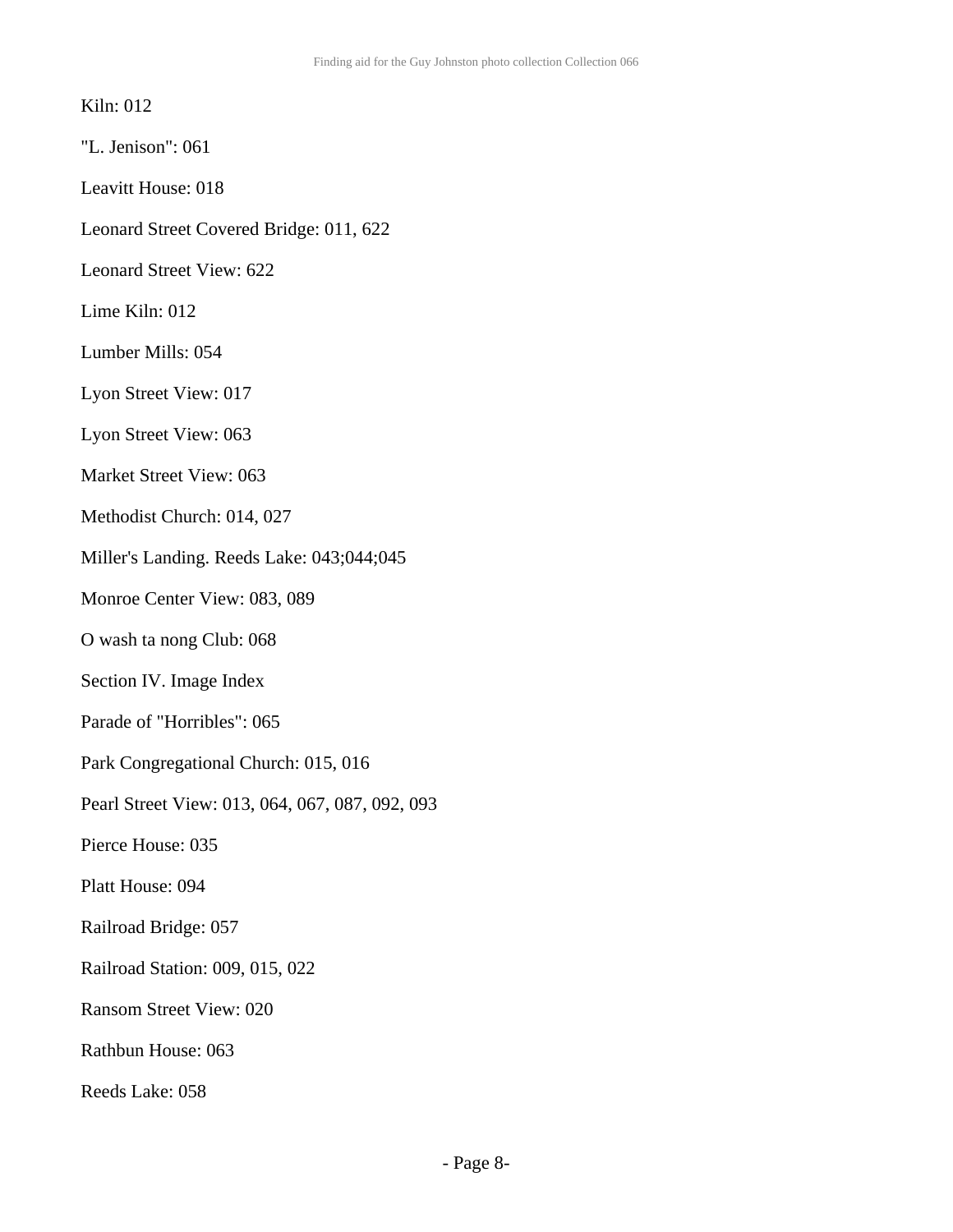Reservoir Hill: 005

Rink Building: 023

Rusche's Store: 095

Saengerfest Hall: 066

Schools: 011, 037, 038, 039, 040

Shanty Town: 024

Sheppard House: 070

St. Marks Church: 013

Steamboat Race: 061

Steamboats: 058, 061, 062

Store: 095

Summit Street View: 023

Sweets Hotel: 092

Tannery: 011

Taylor's Tannery: 011

Turner Street View: 577, 578, 612, 632

Union High School: 039

Union Railroad Station: 015, 022

United States Centennial Celebration: 083, 089, 090

United States Centennial Celebration Arch: 088

United States Post Office (1st): 030

Section IV. Image Index

Valley City Woolen Mills: 041

Veterans Park: 015, 021

"Victor": 058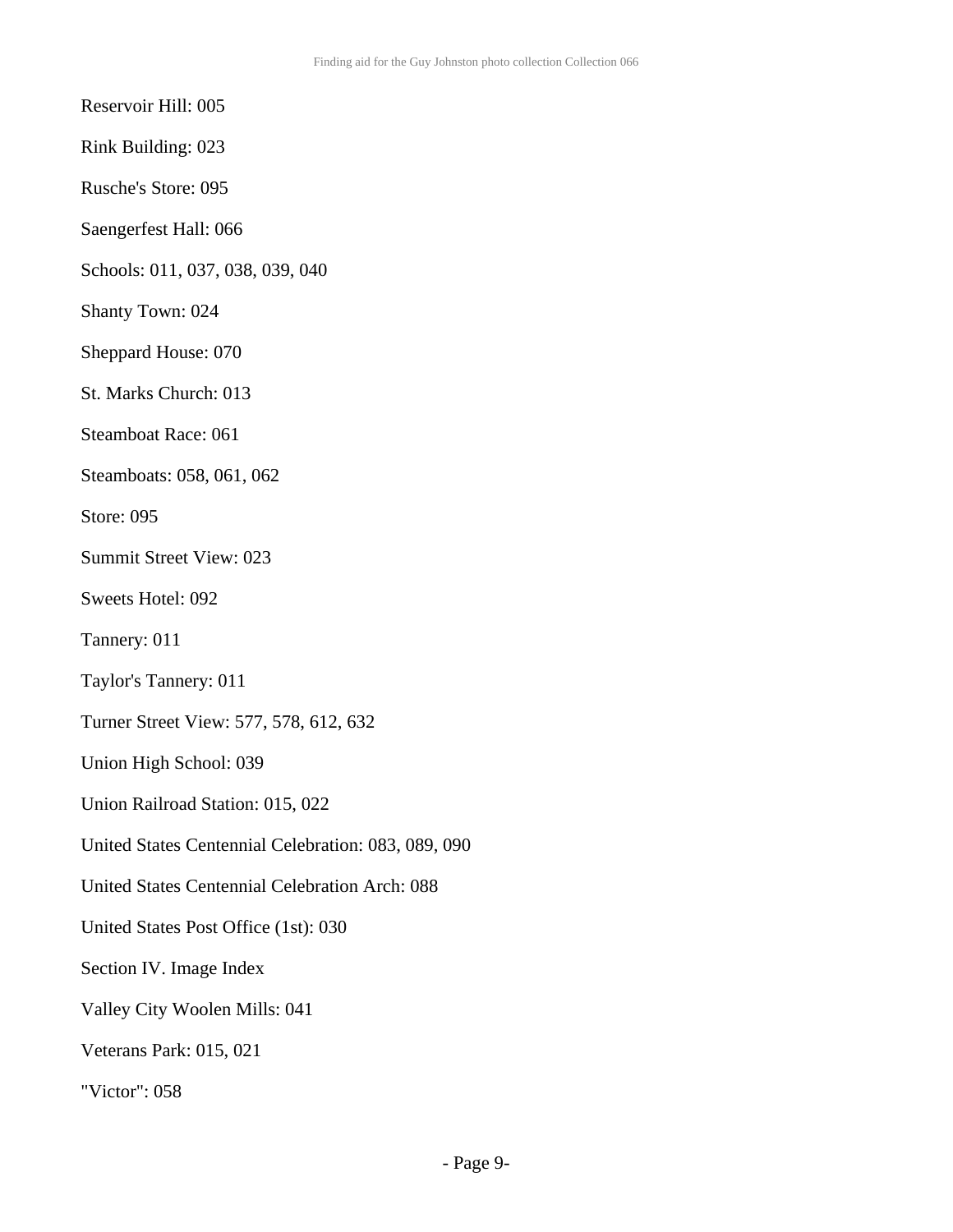"W. H. Barrett": 062

Williams House: 034

YMCA: 071

**^** [Return to Table of Contents](#page-1-0)

# <span id="page-9-0"></span>**Collection Inventory**

### <span id="page-9-1"></span>**Series I. Summary of Folder Locations**

### <span id="page-9-2"></span>**A. Later copy prints, to be used first to protect Johnson "original" prints.**

| <b>Title/Description</b>                                                                                                 | <b>Instances</b> |          |
|--------------------------------------------------------------------------------------------------------------------------|------------------|----------|
| 1979 copy prints of Nos. 1-9, 11-13, 15-17, 19-20 (17 items)<br>Physical Location: Copies of nos. $14 \& 18$ are missing | Box 1            | Folder 1 |
| 1979 copy prints of Nos. 22-25, 27-28, 30-36 (13 items)                                                                  | Box 1            | Folder 2 |

## <span id="page-9-3"></span>**B. Original to Johnson photos**

| <b>Title/Description</b>                                                                                                                 | <b>Instances</b> |            |
|------------------------------------------------------------------------------------------------------------------------------------------|------------------|------------|
| Original to Johnson photos, Nos. 1-9, 11-20 (19 items)<br>Physical Location: No. 10 missing, possibly since 1979                         | Box 1            | Folder 1.5 |
| Original photos, Nos. 21-28, 30-35, 35a, 36-45, 47-50. (29)<br>photos)<br>Physical Location: Nos. 29 $&$ 46 missing for some time        | Box 1            | Folder 2.5 |
| Photos, Nos. 51-76, 78-90 (39 original photos $+1$ copy photo of<br>#72)                                                                 | Box 1            | Folder 3   |
| Nos. 91-95, Nos. 575, 577-578, 582-584, 586, 589-592, 594,<br>612-613, 619, 632, 634, 645. (23 photos)<br>Physical Location: 622 missing | Box 1            | Folder 4   |

**^** [Return to Table of Contents](#page-1-0)

## <span id="page-9-4"></span>**Series II. Brief general description with photo number & date.**

| <b>Title/Description</b>            | <i><u><b>Instances</b></u></i> |          |
|-------------------------------------|--------------------------------|----------|
| 1. Grand Rapids View (sketch), 1855 | Box 1                          | Folder 1 |

2. Grand Rapids View (sketch), 1855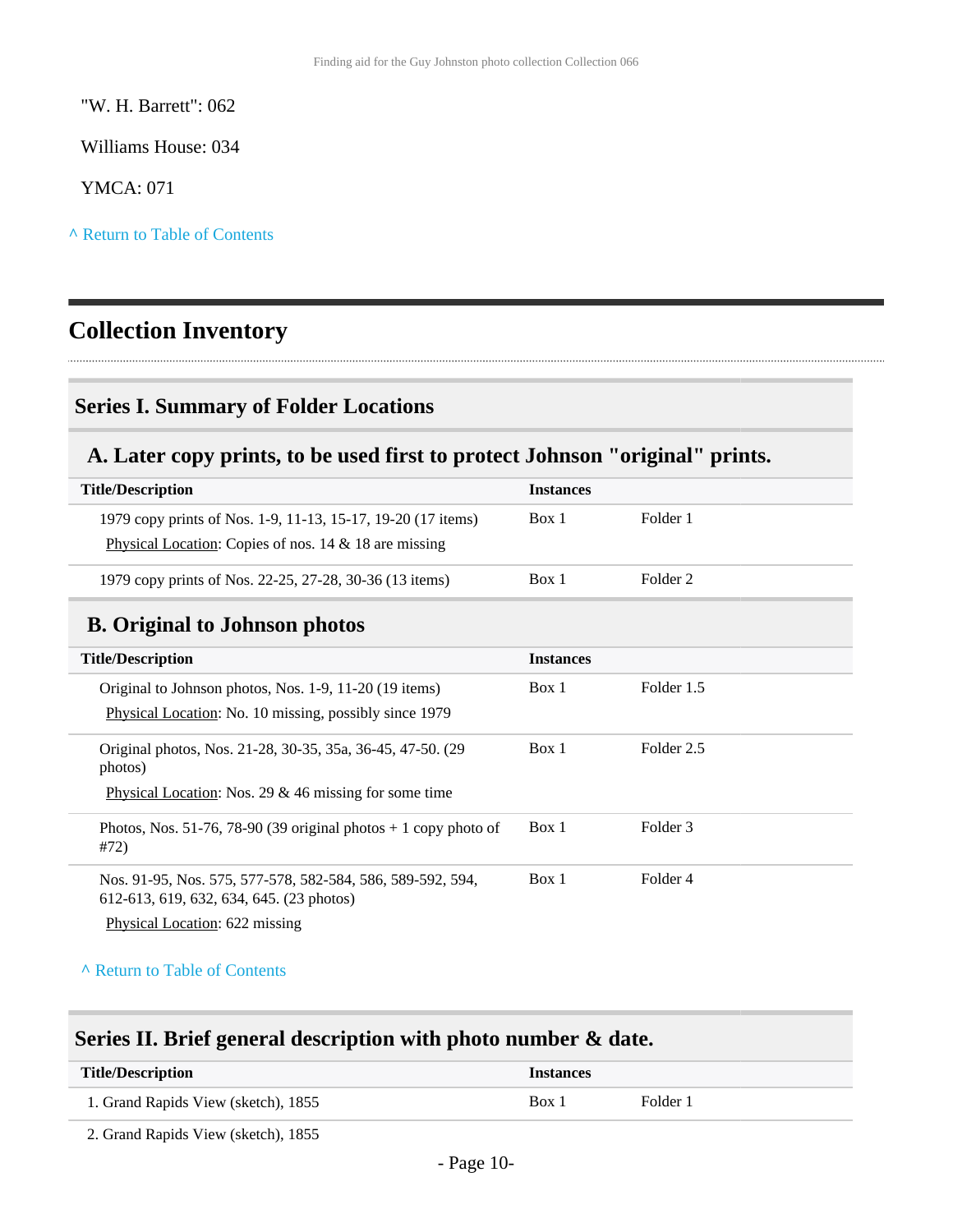|                                                  | Box 1 | Folder 1            |
|--------------------------------------------------|-------|---------------------|
| 3. Grand River View (sketch), 1855               | Box 1 | Folder 1            |
| 4. Bridge Street View, c.1870                    | Box 1 | Folder 1            |
| 5. Reservoir Hill                                | Box 1 | Folder 1            |
| 6. Grand Rapids after the fire, 1873             | Box 1 | Folder 1            |
| 7. Grand Rapids after the fire, 1873             | Box 1 | Folder 1            |
| 8. Grand Rapids View, 1880                       | Box 1 | Folder 1            |
| 9. Grand Rapids View, 1880                       | Box 1 | Folder 1            |
| 11. Grand Rapids View, 1880                      | Box 1 | Folder 1            |
| 12. Grand Rapids View, 1880                      | Box 1 | Folder 1            |
| 13. Grand Rapids View, 1880                      | Box 1 | Folder 1            |
| 14. Grand Rapids View, 1872                      | Box 1 | Folder 1            |
| 15. Grand Rapids View, 1872                      | Box 1 | Folder 1            |
| 16. Grand Rapids View, 1872                      | Box 1 | Folder 1            |
| 17. Grand Rapids View, 1872                      | Box 1 | Folder 1            |
| 18. Grand Rapids View, 1872                      | Box 1 | Folder 1            |
| 19. Grand Rapids View, 1872                      | Box 1 | Folder 1            |
| 20. Grand Rapids View, 1872                      | Box 1 | Folder 1            |
| 21. Grand Rapids View, 1865                      | Box 1 | Folder <sub>2</sub> |
| 22. Union Station, c.1870                        | Box 1 | Folder <sub>2</sub> |
| 23. Summit Street View, c.1870                   | Box 1 | Folder <sub>2</sub> |
| 24. Grand Rapids View, c.1870                    | Box 1 | Folder <sub>2</sub> |
| 25. Congregational Church (1st), c.1870          | Box 1 | Folder <sub>2</sub> |
| 26. St. Marks Episcopal Church, c.1870           | Box 1 | Folder <sub>2</sub> |
| 27. First Methodist Church, 1872                 | Box 1 | Folder <sub>2</sub> |
| 28. Fountain Street Baptist Church (1st), c.1870 | Box 1 | Folder <sub>2</sub> |
| 30. United States Post Office (1st), c.1870      | Box 1 | Folder <sub>2</sub> |
| 31. Grand Rapids Water Pumping Station, c.1870   | Box 1 | Folder <sub>2</sub> |
| 32. Eagle Hotel, c.1870                          | Box 1 | Folder <sub>2</sub> |
| 33. Calkins Law Office, c.1870                   | Box 1 | Folder <sub>2</sub> |
| 34. Williams House, c.1870                       | Box 1 | Folder <sub>2</sub> |
| 35. Pierce House, c.1870                         | Box 1 | Folder <sub>2</sub> |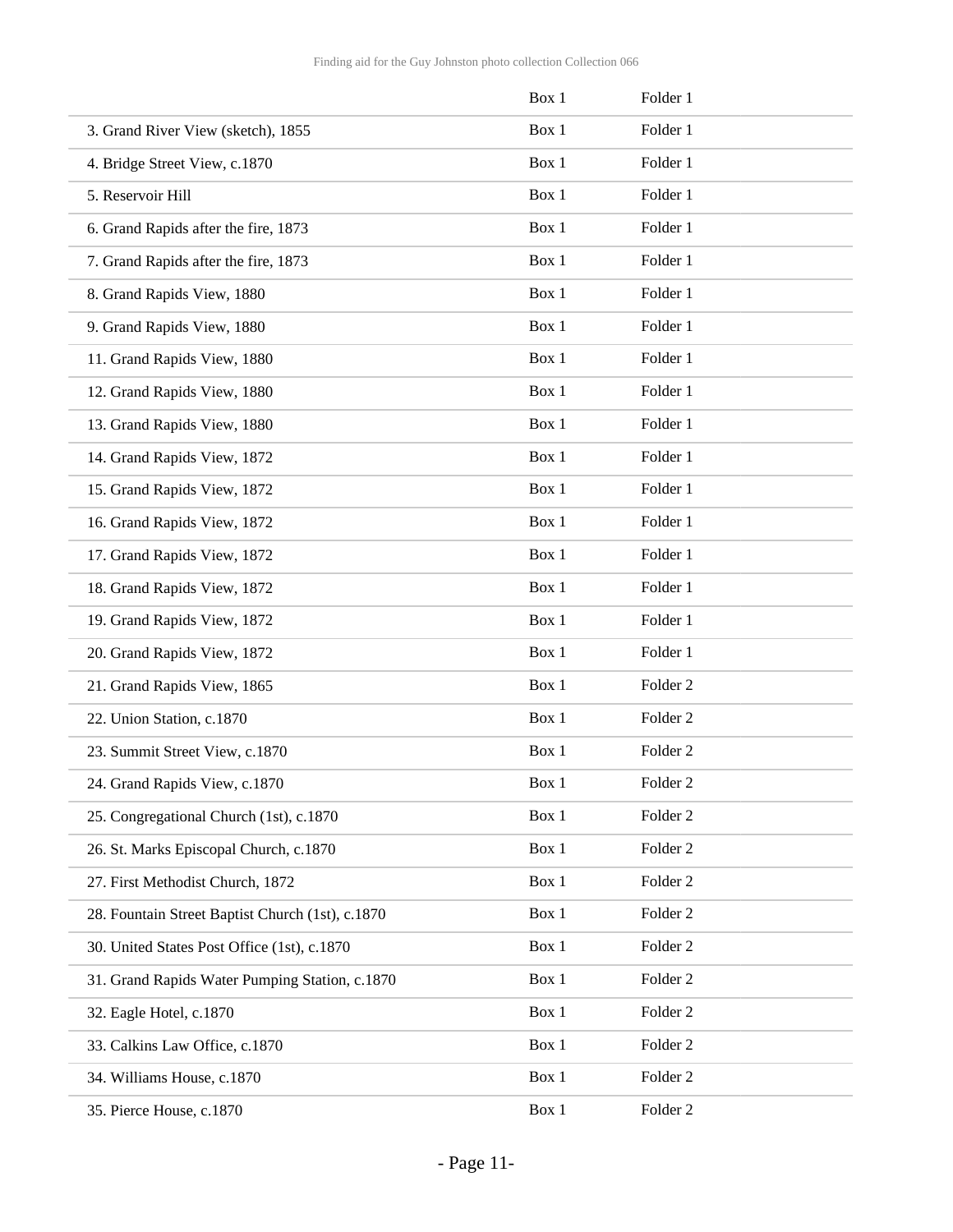| 36. Chair Factory, c.1870                | Box 1 | Folder <sub>2</sub> |
|------------------------------------------|-------|---------------------|
| 37. Central High School, c.1865          | Box 1 | Folder <sub>2</sub> |
| 38. Central High School, c.1865          | Box 1 | Folder <sub>2</sub> |
| 39. Union High School, c.1870            | Box 1 | Folder <sub>2</sub> |
| 40. Division Avenue School, c.1870       | Box 1 | Folder <sub>2</sub> |
| 41. Valley City Woolen Mills, c.1870     | Box 1 | Folder <sub>2</sub> |
| 42. Voigt Mill, 1880                     | Box 1 | Folder <sub>2</sub> |
| 43. Miller's Landing. Reeds Lake, c.1870 | Box 1 | Folder <sub>2</sub> |
| 44. Miller's Landing. Reeds Lake, c.1870 | Box 1 | Folder <sub>2</sub> |
| 45. Miller's Landing. Reeds Lake, c.1880 | Box 1 | Folder <sub>2</sub> |
| 47. Comstock's Row, c.1875               | Box 1 | Folder <sub>2</sub> |
| 48. Grand River View. Logging, c.1875    | Box 1 | Folder <sub>2</sub> |
| 49. Grand River View. Logging, c.1875    | Box 1 | Folder <sub>2</sub> |
| 50. Grand River View. Logging, c.1875    | Box 1 | Folder <sub>2</sub> |
| 51. Grand River View. Logging, c.1880    | Box 1 | Folder 3            |
| 52. Grand River View. Logging, c.1880    | Box 1 | Folder <sub>3</sub> |
| 53. Grand River View. Logging, c.1880    | Box 1 | Folder <sub>3</sub> |
| 54. Grand River View. Logging, c.1880    | Box 1 | Folder <sub>3</sub> |
| 55. Grand River View. Logging, c.1880    | Box 1 | Folder 3            |
| 56. Grand River View. Logging, c.1880    | Box 1 | Folder 3            |
| 57. Grand River View. Logging, c.1880    | Box 1 | Folder 3            |
| 58. Reeds Lake, c.1880                   | Box 1 | Folder 3            |
| 59. Grand River View, c.1880             | Box 1 | Folder 3            |
| 60. Grand River View. Log Jam, 1883      | Box 1 | Folder 3            |
| 61. Steamboat Race, c.1880               | Box 1 | Folder 3            |
| 62. W.H. Barrett, 1873                   | Box 1 | Folder 3            |
| 63. Market Street View, c.1880           | Box 1 | Folder 3            |
| 64. Pearl Street View, 1875              | Box 1 | Folder <sub>3</sub> |
| 65. Parade of "Horribles", 1871          | Box 1 | Folder 3            |
| 66. Saengerfest Hall, 1883               | Box 1 | Folder 3            |
| 67. Pearl Street View, c.1880            | Box 1 | Folder 3            |
| 68. O#wash#ta#nong Club, c.1880          | Box 1 | Folder 3            |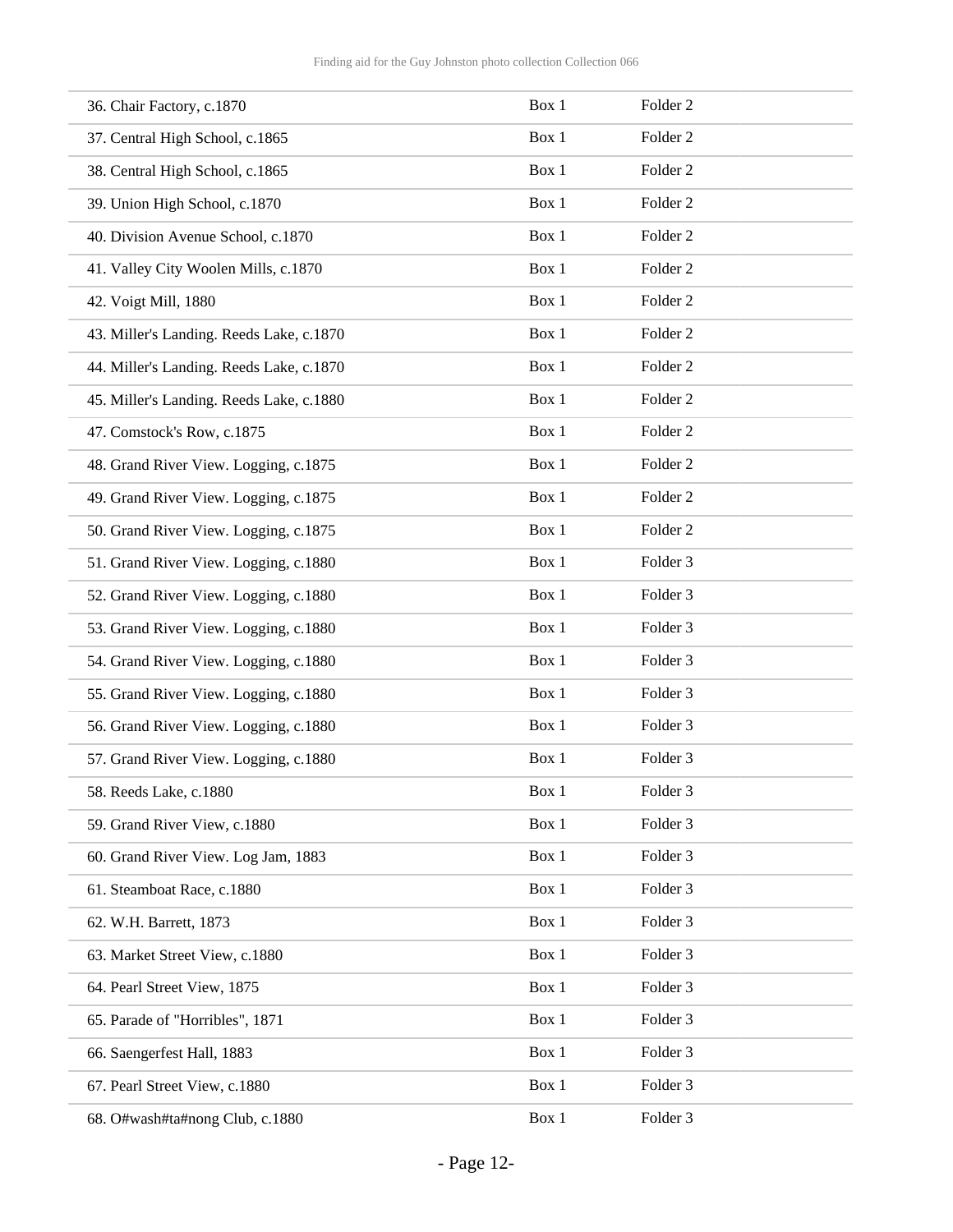| 69. Haldane House, 1875                             | Box 1 | Folder <sub>3</sub> |
|-----------------------------------------------------|-------|---------------------|
| 70. Sheppard House, 1890                            | Box 1 | Folder 3            |
| 71. YMCA, 1890                                      | Box 1 | Folder 3            |
| 72. City Hall, 1890                                 | Box 1 | Folder <sub>3</sub> |
| 73. Kent County Building, 1890                      | Box 1 | Folder <sub>3</sub> |
| 74. Grand Rapids View, c.1890                       | Box 1 | Folder <sub>3</sub> |
| 75. Grand Rapids View, c.1890                       | Box 1 | Folder 3            |
| 76. Grand Rapids View, c.1890                       | Box 1 | Folder <sub>3</sub> |
| 78. Grand Rapids View, c.1890                       | Box 1 | Folder <sub>3</sub> |
| 79. Campau Square View, c.1890                      | Box 1 | Folder <sub>3</sub> |
| 80. Campau Square View, 1873                        | Box 1 | Folder <sub>3</sub> |
| 81. Campau Square View, 1873                        | Box 1 | Folder <sub>3</sub> |
| 82. Campau Square View, c.1890                      | Box 1 | Folder <sub>3</sub> |
| 83. United States Centennial Celebration, 1876      | Box 1 | Folder 3            |
| 84. Monroe Avenue View (north of Pearl), c.1890     | Box 1 | Folder <sub>3</sub> |
| 85. Campau Square View, 1875                        | Box 1 | Folder <sub>3</sub> |
| 86. Campau Square View, 1875                        | Box 1 | Folder <sub>3</sub> |
| 87. Pearl Street View, 1875                         | Box 1 | Folder 3            |
| 88. United States Centennial Celebration Arch, 1876 | Box 1 | Folder <sub>3</sub> |
| 89. United States Centennial Celebration, 1876      | Box 1 | Folder <sub>3</sub> |
| 90. United States Centennial Celebration, 1876      | Box 1 | Folder 3            |
| 91. Campau Square View, 1852                        | Box 1 | Folder 4            |
| 92. Pearl Street View, c.1870                       | Box 1 | Folder 4            |
| 93. Pearl Street View, c.1870                       | Box 1 | Folder 4            |
| 94. Platt House, c.1880                             | Box 1 | Folder 4            |
| 95. Rusche's Store, c.1880                          | Box 1 | Folder 4            |
| 575. Flood. 1904.                                   | Box 1 | Folder 4            |
| 577. Flood. 1904. Turner Street                     | Box 1 | Folder 4            |
| 578. Flood. 1904. Turner Street                     | Box 1 | Folder 4            |
| 582. Flood. 1904. Bridge Street                     | Box 1 | Folder 4            |
| 583. Flood. 1904. Bridge Street                     | Box 1 | Folder 4            |
| 584. Flood. 1904. Broadway Street                   | Box 1 | Folder 4            |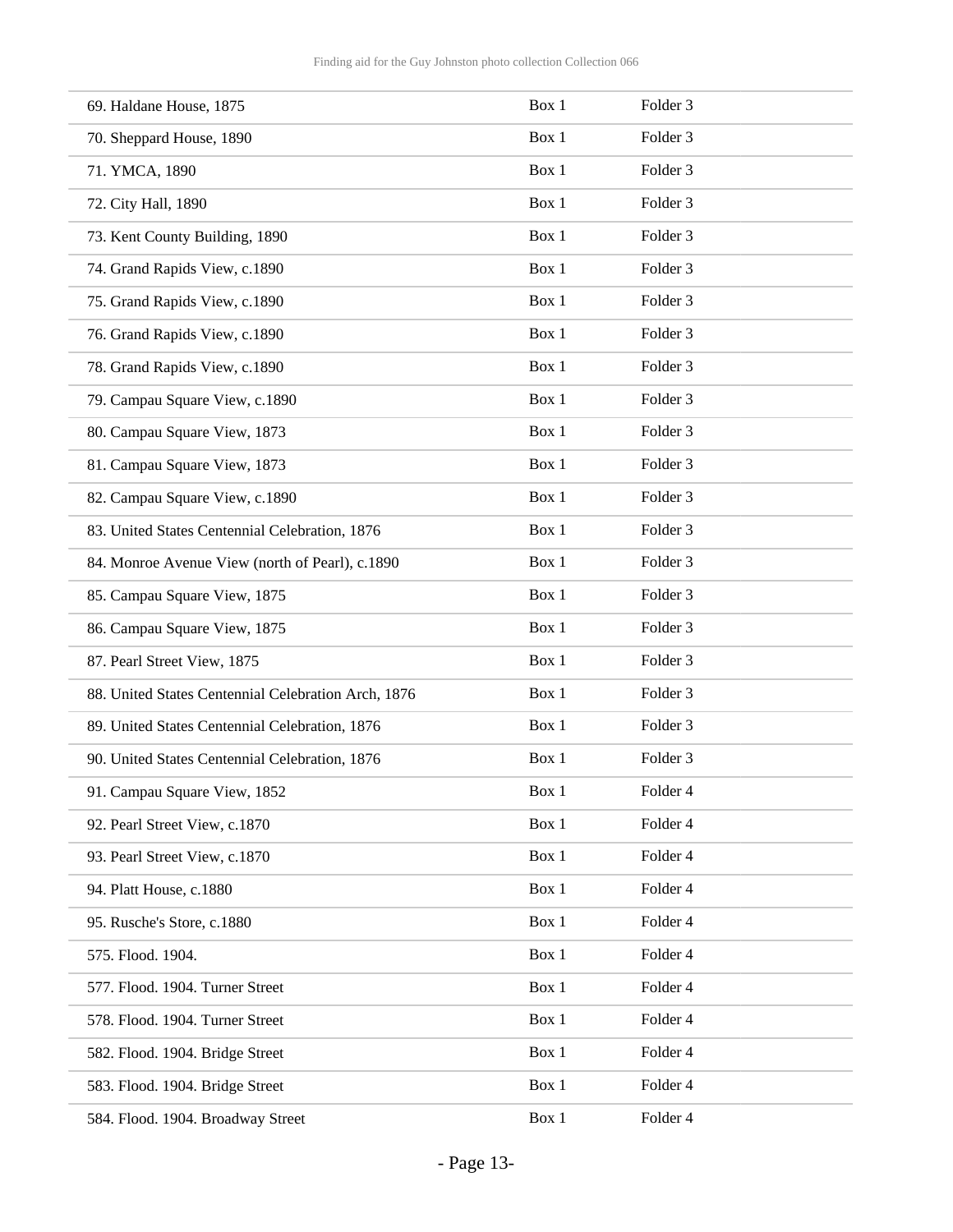| 586. Flood. 1904. Front Street         | Box 1 | Folder <sub>4</sub> |
|----------------------------------------|-------|---------------------|
| 589. Flood. 1904. Bridge Street        | Box 1 | Folder 4            |
| 590. Flood. 1904. Gas Plant            | Box 1 | Folder 4            |
| 591. Flood. 1904. Bridge Street Bridge | Box 1 | Folder <sub>4</sub> |
| 592. Flood. 1904.                      | Box 1 | Folder <sub>4</sub> |
| 594. Flood. 1904. Fulton Street        | Box 1 | Folder <sub>4</sub> |
| 612. Flood. 1904. Turner Street        | Box 1 | Folder 4            |
| 613. Flood. 1904. 4th Street           | Box 1 | Folder 4            |
| 619. Flood. 1904. Broadway Street      | Box 1 | Folder 4            |
| 622. Flood. 1904. Leonard Street       | Box 1 | Folder 4            |
| <b>Physical Location: Missing</b>      |       |                     |
| 632. Flood. 1904. Turner Street        |       |                     |
|                                        | Box 1 | Folder 4            |
| 634. Flood. 1904. Broadway Street      | Box 1 | Folder <sub>4</sub> |

**^** [Return to Table of Contents](#page-1-0)

# <span id="page-13-0"></span>**Series III. Expanded Item Level Descriptions, processing incomplete.**

| <b>Title/Description</b>                                                                                                                | <b>Instances</b> |          |
|-----------------------------------------------------------------------------------------------------------------------------------------|------------------|----------|
| J1. Sketch. Foot of Lyon St. Hill, 1855.                                                                                                | Box 1            | Folder 1 |
| <b>General</b>                                                                                                                          |                  |          |
| Description: Judge Geo. Martin House. Creek bed in<br>foreground later site of a city hall. Columns. [Sketch]<br>probably by M. Cuming] |                  |          |
| J2. Sketch. Top of Lyon St. Hill, 1855 by M. Cuming.                                                                                    | Box 1            | Folder 1 |
| <b>General</b>                                                                                                                          |                  |          |
| Description: St. Marks Church tower. Stone Catholic<br>Church, Monroe St.                                                               |                  |          |
| J3. Sketch. Looking South from East end of Pearl St. Bridge, by<br>Mary Cuming. Ca. 1861.                                               | Box 1            | Folder 1 |
| <b>General</b>                                                                                                                          |                  |          |
| Description: Cows grazing. Grand River Island                                                                                           |                  |          |
| J4. Looking down west from W. Bridge St. Hill., ca. 1870.                                                                               | Box 1            | Folder 1 |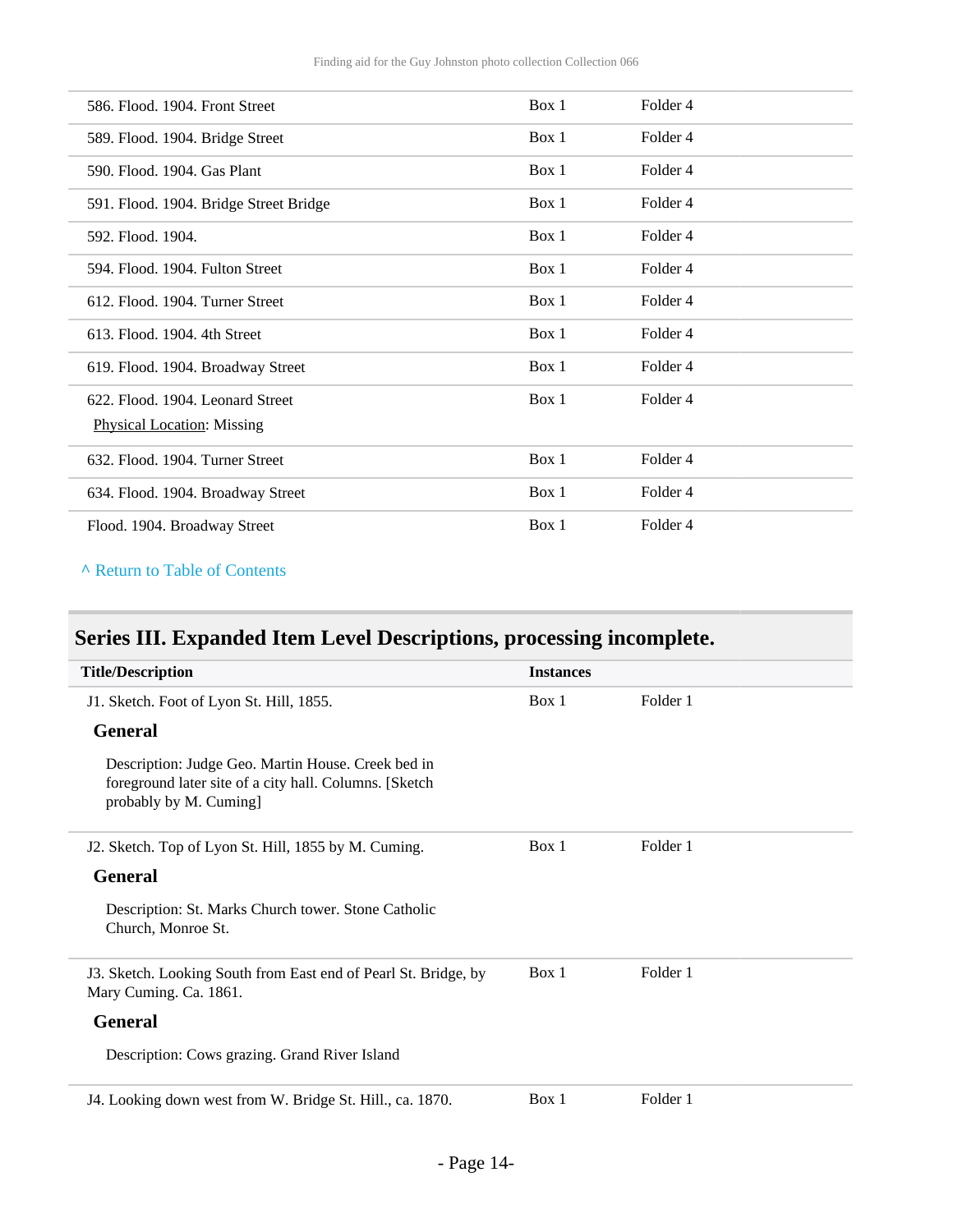#### **General**

 $\overline{a}$ 

Description: Fencing. Split rail fence

| J5. Reservoir Hill top Ca. 1926 possible site of stadium/<br>amphitheatre                                                                                                                                                            | Box 1 | Folder 1 |  |
|--------------------------------------------------------------------------------------------------------------------------------------------------------------------------------------------------------------------------------------|-------|----------|--|
| J6. Looking Southwest from 1926 location of stand pipe, about<br>1870, before a big fire burned almost everything shown.                                                                                                             | Box 1 | Folder 1 |  |
| <b>General</b>                                                                                                                                                                                                                       |       |          |  |
| Description: Bird's eye view from hill. Grand River view,<br>with bridges, Houses. Pre-fire view                                                                                                                                     |       |          |  |
| J7. From hill top above Livingston St., showing buildings put up<br>after the big fire of July 1872 or 1873.                                                                                                                         | Box 1 | Folder 1 |  |
| <b>General</b>                                                                                                                                                                                                                       |       |          |  |
| Description: Berkey & Gay is largest building. Post-fire<br>view                                                                                                                                                                     |       |          |  |
| J8. City from North end of Crescent Park, ca. 1880                                                                                                                                                                                   | Box 1 | Folder 1 |  |
| J9. View from Reservoir Hill looking N.                                                                                                                                                                                              | Box 1 | Folder 1 |  |
| <b>General</b>                                                                                                                                                                                                                       |       |          |  |
| Description: Windmill. Beginning of Plainfield Ave.,<br>foreground Parnell House at right near the old D & M Depot                                                                                                                   |       |          |  |
| J10. Missing since 1988                                                                                                                                                                                                              | Box 1 | Folder 1 |  |
| J11. View from Reservoir Hill near Ionia St. School, ca. 1875                                                                                                                                                                        | Box 1 | Folder 1 |  |
| <b>General</b>                                                                                                                                                                                                                       |       |          |  |
| Description: New waterworks pump house. Tanner Taylors<br>old Tannery, old station ca. 1926. Comstocks Row multiple<br>apartment dwelling for his colored laborers, just over the<br>tannery. [African Americans] Leonard St. Bridge |       |          |  |
| J12. Comstocks Old Factory, ca. 1880                                                                                                                                                                                                 | Box 1 | Folder 1 |  |
| <b>General</b>                                                                                                                                                                                                                       |       |          |  |
| Description: Curved dam in river, just above the 6th St.<br>Bridge in ca. 1926. Old Lime Kiln near river bank.                                                                                                                       |       |          |  |
| J13. View west from High School, ca. 1880                                                                                                                                                                                            | Box 1 | Folder 1 |  |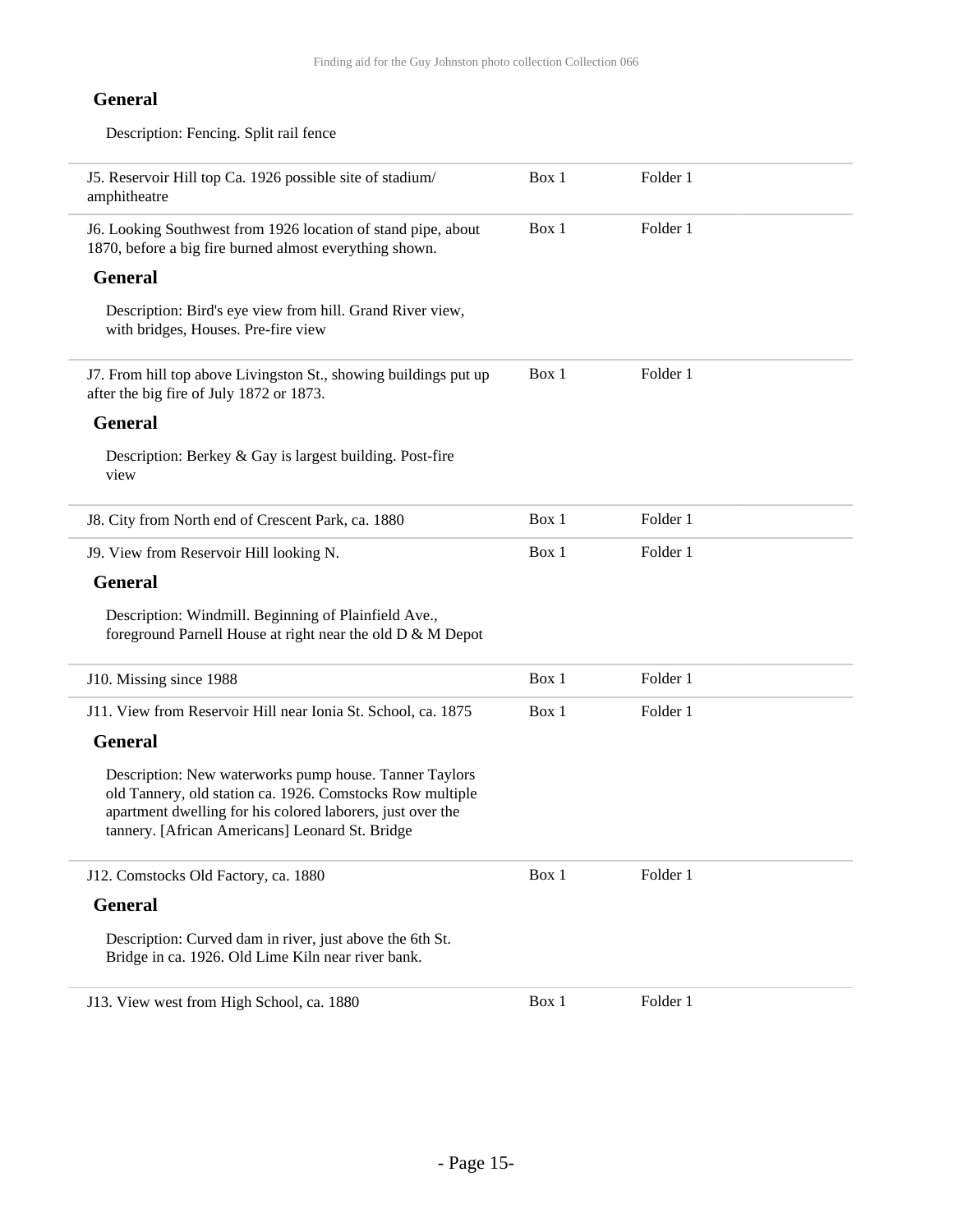#### **General**

Description: St. Mark's Church. Pearl St. Universalist Church, middle of Pearl St. Grand River & Bridge in background. Bird's eye view

| J14. View from school tower, 1872                                                                                                                                                                                            | Box 1 | Folder 1 |  |
|------------------------------------------------------------------------------------------------------------------------------------------------------------------------------------------------------------------------------|-------|----------|--|
| <b>General</b>                                                                                                                                                                                                               |       |          |  |
| Description: Baptist & Methodist churches. Tower of stone<br>Catholic church on Monroe St. Ruik Building in distance.<br>National Hotel (Morton Hotel)                                                                       |       |          |  |
| J15. View South from High School, 1872.                                                                                                                                                                                      | Box 1 | Folder 1 |  |
| <b>General</b>                                                                                                                                                                                                               |       |          |  |
| Description: Fountain St. in foreground. Park<br>Congregational Church left. Elias Matter large home on<br>Fountain. D.D. Cody home above Matter's place. Baptist<br>Church right. Union Depot shown in right upper distance |       |          |  |
| J16 View South from High School tower, 1872.                                                                                                                                                                                 | Box 1 | Folder 1 |  |
| <b>General</b>                                                                                                                                                                                                               |       |          |  |
| Description: Elias matter Home lower right. Park<br>Congregational Church. Dr. J.K. Johnson home on Sheldon<br>St. over the church                                                                                           |       |          |  |
| J17 North west view from Old High School, 1872.                                                                                                                                                                              | Box 1 | Folder 1 |  |
| <b>General</b>                                                                                                                                                                                                               |       |          |  |
| Description: Lyon St. in foreground                                                                                                                                                                                          |       |          |  |
| J18 North west view from Old High School, 1872.                                                                                                                                                                              | Box 1 | Folder 1 |  |
| <b>General</b>                                                                                                                                                                                                               |       |          |  |
| Description: Lyon & Ransom. Levitt House center. Stone<br>house.                                                                                                                                                             |       |          |  |
| J19 North view from Old High School Tower, 1872.                                                                                                                                                                             | Box 1 | Folder 1 |  |
| <b>General</b>                                                                                                                                                                                                               |       |          |  |
| Description: Houses. Church                                                                                                                                                                                                  |       |          |  |
| J20 North view from Old High School, 1972.                                                                                                                                                                                   | Box 1 | Folder 1 |  |